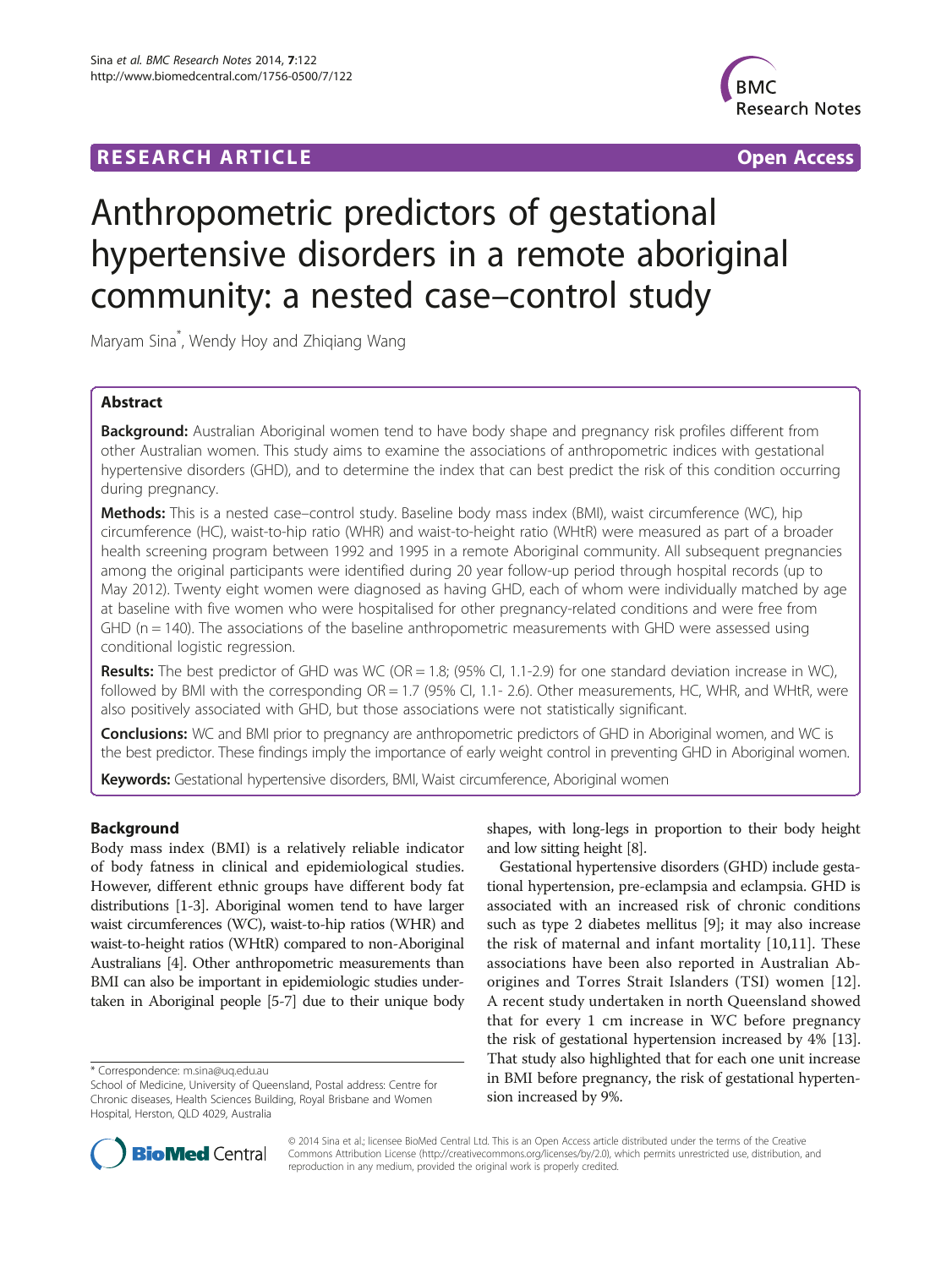The impact of obesity on GHD during and before pregnancy has been reported by a number of studies [\[14,15](#page-3-0)]. However, the associations of different obesity-related measurements prior to pregnancy with GHD have not been systematically assessed. The objective of this study was to assess the associations of different anthropometric measurements with GHD in Aboriginal women.

## Methods

This is a nested case–control study. Cases and the matched-controls were derived from an existing cohort, established from members of one tribal group living remotely in the Northern Territory, Australia. Baseline anthropometric data were collected as part of a broader health screening program from 1992 to 1995. All participants were followed up to 31 May 2012, during which GHD were identified through hospital records. Two databases, the baseline screening of anthropometric measurements and a hospitalisation database of hypertensive outcomes were merged according to the patients' hospital registration numbers. An informed written consent was obtained from all participants or guardians (for participants who were younger than 18 years old during the baseline measurements). The original baseline data collection was approved by the Aboriginal community and Menzies School of Health Research Ethics Committees. This project was approved by the University of Queensland Ethics Committee.

#### Measurements

BMI was calculated as weight (kg) divided by height squared in meters. For participants older than 18 years at baseline, high BMI was defined as  $\text{BMI} \geq 25 \text{ kg/m}^2$ . High BMI for participants aged less than 18 years at baseline were defined according to the international BMI cut-off points proposed by Cole et al. [[16](#page-3-0)]. Since BMI changes substantially as a child gets older, and no BMI cut-off values have been developed specifically for Aboriginal children, we used the international BMI cut-off values, as used in previous studies of Aboriginal people [\[17\]](#page-3-0). The procedures for performing anthropometric measurements of weight, height, WC and hip circumference (HC) have been described in detail elsewhere [[7\]](#page-3-0). Patients with baseline systolic blood pressure  $\geq 140$  mmHg and/or diastolic blood pressure ≥ 90 mmHg were considered as hypertensive. Pre-existing albuminuria was defined as a baseline urine albumin-to-creatinine ratio at or above the microalbuminuria threshold of 3.4 mg/mmol [[18](#page-3-0)].

#### Pregnancy and GHD ascertainment

Women who became pregnant during the follow-up period were identified through their hospitalisation records according to the International Classification of Disease (ICD) 9 and ICD 10-AM codes, as shown in Table 1. GHD

## Table 1 ICD 9 and ICD 10-AM codes for hospital diagnoses

| <b>Condition of</b><br>pregnancy    | ICD-9 code                                   | ICD-10-AM code                             |  |  |
|-------------------------------------|----------------------------------------------|--------------------------------------------|--|--|
| Pregnancies without<br>hypertension | 630-633.9, 641-642,<br>643-650, 652-669, V22 | Z34, O20-O29, O32-O48,<br>O60-O75, O80-O85 |  |  |
| Pregnancies with<br>hypertension    | 642                                          | 011.013.014.015.016                        |  |  |

related ICD 10 codes were obtained according to ICD 10 codes used in Chen et al.'s study [\[19](#page-4-0)]. Women who were pregnant before the baseline measurements were excluded. A total of 173 women experienced pregnancy during the follow-up period. Of them, women with missing BMI data  $(n = 5)$  were excluded from this study. Of the remaining 168 women, 28 were identified with GHD, which was defined as having any of the following hypertensive conditions: gestational hypertension, preeclampsia, eclampsia, and pre-existing hypertension with superimposed pre-eclampsia-eclampsia. Participants with the missing other baseline measurements (i.e. WHR, HC) were excluded from the specific analysis  $(n = 61)$ . Only the first identified records of GHD and the first identified records of other pregnancy-related conditions were extracted from the hospitalisation data.

#### Data analysis

Controls were individually matched to cases according to age at baseline. Continuous variables were tested for normality using skewness/Kurtosis tests. Most of those continuous variables were not significantly different from a normal distribution among cases; however this could be due to the small sample size. Therefore it is inconclusive whether those variables are normally distributed. To evaluate the associations of anthropometric measurements of BMI, WC, HC, WHR and WHtR as continuous variables with GHD, we used the conditional logistic regression method to calculate odds ratios (ORs) corresponding to one standard-deviation (SD) increase in each of those anthropometric measurements. The association between high BMI and GHD was also assessed using conditional logistic regression by calculating ORs and their 95% confidence intervals (CI). All models were adjusted for age at pregnancy, alcohol drinking and cigarette smoking. The anthropometric measurement with the highest OR value was considered as the best predictor of GHD. All analyses were conducted using Stata 12 [[20](#page-4-0)].

# Results

## Baseline characteristics

Table [2](#page-2-0) shows the mean values of baseline characteristics in cases and controls. The mean ages at baseline were 17.7 years  $(SD = 9.3)$  and 15.3 years  $(SD = 8.2)$  in cases and controls, respectively. The mean values of BMI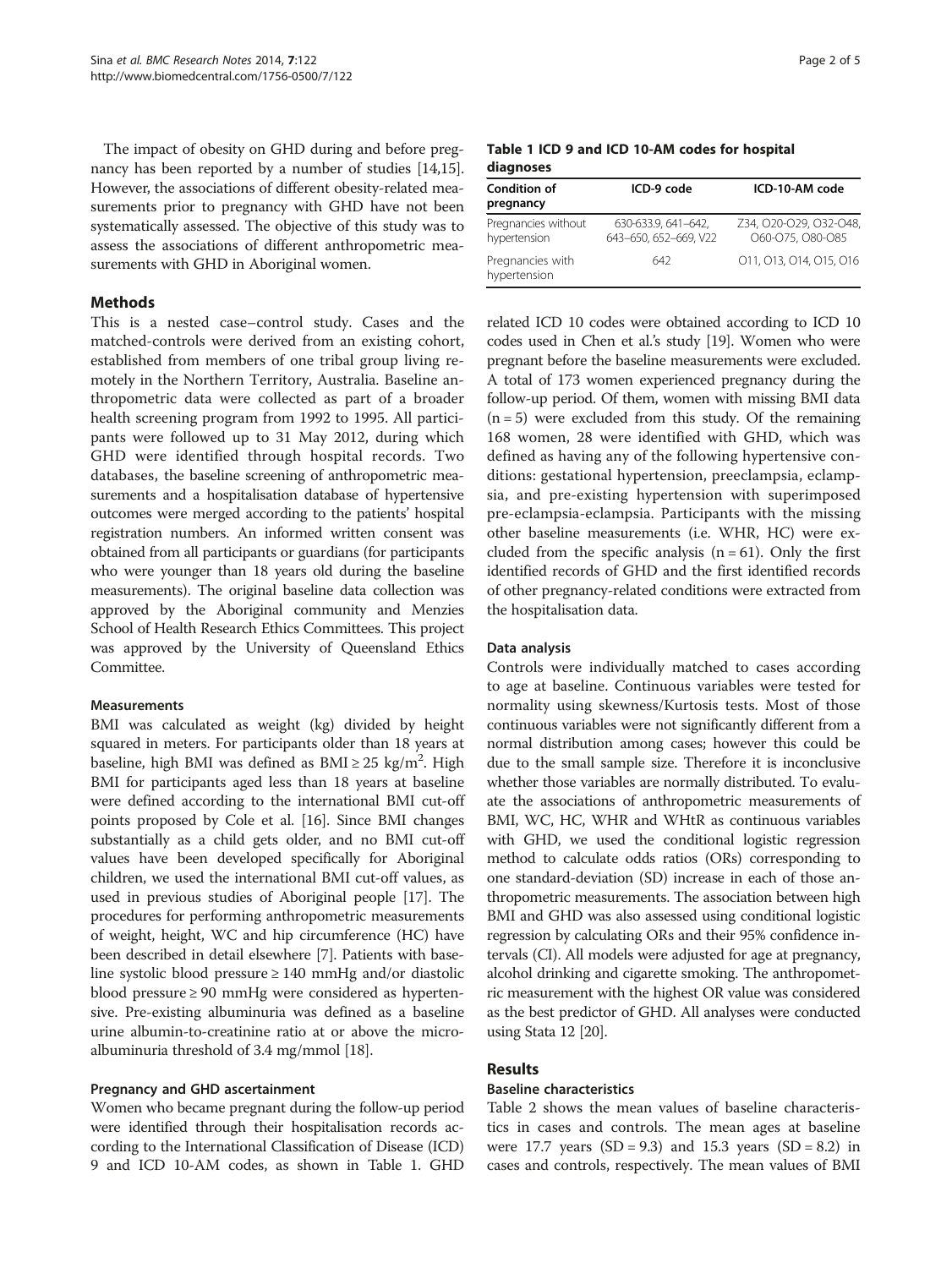<span id="page-2-0"></span>

| Table 2 Patients' baseline characteristics of the cases |  |
|---------------------------------------------------------|--|
| with gestational hypertension and the controls          |  |

| <b>Characteristics</b>            | G-hypertension<br>(case) 28 | Other pregnant women<br>(matched-control) 140 | P-value     |
|-----------------------------------|-----------------------------|-----------------------------------------------|-------------|
|                                   | Mean (SD)                   | Mean (SD)                                     |             |
| Age at baseline                   | 17.7(9.3)                   | 15.3 (8.2)                                    | 0.16        |
| Age at pregnancy                  | 24.6 (5.8)                  | 22.4(6.2)                                     | 0.10        |
| BMI ( $kg/m2$ )                   | 22.4 (9.1)                  | 18.8 (5.7)                                    | $0.007*$    |
| High BMI                          | 11 (39.7%)                  | 26 (18.5%)                                    | $0.016*$    |
| Waist<br>circumference (cm)       | 88.5 (19.1)                 | 78.6 (15.7)                                   | $0.013*$    |
| Hip<br>circumference (cm)         | 98.2 (18.9)                 | 89.2 (16.6)                                   | $0.029*$    |
| Waist-to-hip ratio <sup>®</sup>   | 0.92(0.05)                  | 0.89(0.06)                                    | 0.10        |
| Waist-to-height<br>ratio          | 0.90(0.06)                  | 0.88(0.07)                                    | 0.257       |
| Systolic BP,<br>mm Hg             | 109.4 (16.1)                | 104.7 (14.2)                                  | $0.09*$     |
| Diastolic BP,<br>mm Hq            | 60.9(14.1)                  | 60.9 (11.7)                                   | 0.98        |
| Pre-existing<br>micro-albuminuria | 10 (38.5%)                  | 26 (19.1%)                                    | $0.030*$    |
| Gestational<br>diabetes           | 10 (35.7%)                  | 14 (10%)                                      | $<0.001$ ** |

\*p<0.05; \*\*p<0.001.

were 22.4 kg/m<sup>2</sup> (SD = 9.1) and 18.8 kg/m<sup>2</sup> (SD = 5.7) in cases and controls, respectively. The mean value of WC was 88.5 cm (SD = 19.1) in cases and 78.6 cm (SD = 15.7) in controls.

#### Associations between anthropometric indices and GHD

The ORs are presented in Table 3. All five anthropometric indices were positively associated with GHD (Table 3). The association between WC and GHD was statistically significant, with crude  $OR = 1.8$  (95% CI, 1.1-3.0). Furthermore, the association between BMI and GHD was also significant with crude  $OR = 1.7$  (95% CI, 1.1-2.6). The associations of anthropometric indices with GHD in order of the magnitude of OR estimates were  $WC > BMI > HC \approx$ 

WHR > WHtR (Table 3). Adjustment for age at pregnancy, alcohol drinking and cigarette smoking did not alter the order. The crude OR of high BMI for GHD was 2.8 (95% CI, 1.2-6.7) and adjusted OR was 2.7 (95% CI, 1.0-7.3).

#### Discussion

Our findings suggest that WC, prior to pregnancy, is the best anthropometric predictor of GHD in Aboriginal women. All five indices are positively associated with GHD, and can be used to predict GHD several years prior to pregnancy. However, only the associations of BMI and WC with GHD are statistically significant, before and after adjusting for confounding factors. Moreover, women with high BMI before pregnancy have over twice the odds of experiencing GHD during pregnancy.

Although there are a number of studies have reported the impact of BMI, both before and during pregnancy, on GHD [\[14,15,](#page-3-0)[21\]](#page-4-0), the associations of anthropometric measurements, other than BMI, several years before pregnancy with GHD have not been well reported. Aboriginal Australians are more likely to experience pregnancy related complications [[22,23](#page-4-0)]; and they also tend to be obese in young adulthood [\[24\]](#page-4-0). Therefore, understanding the associations of GHD with different anthropometric measurements, prior to pregnancy, is potentially a useful method to identify high risk individuals [\[22](#page-4-0)]. This study is the first that assessed the associations of five anthropometric measurements prior to pregnancy with GHD, in Aboriginal women. Moreover, the data used in this study were obtained from a cohort with up to 20 years of follow-up, and the anthropometric measurements were undertaken several years (mean = 7 years) prior to pregnancy. Therefore our findings could be valid evidence in terms of the impacts of WC and BMI several years prior to pregnancy on GHD.

Campbell et al. have also assessed the impact of WC and BMI before pregnancy on the development of gestational hypertension [\[13\]](#page-3-0). Their results, similar to ours, showed significant associations of WC and BMI with GHD. The current study is also comparable with a study

| Table 3 Associations of different anthropometric measurements with gestational hypertensive disorders |  |  |
|-------------------------------------------------------------------------------------------------------|--|--|
|-------------------------------------------------------------------------------------------------------|--|--|

|                       | Crude |            | Adjusted** |      |            |            |
|-----------------------|-------|------------|------------|------|------------|------------|
|                       | OR*   | 95% CI     | P-value    | OR*  | 95% CI     | P-value    |
| BMI                   | 1.69  | 1.11, 2.57 | $0.014***$ | 1.68 | 1.10, 2.58 | $0.016***$ |
| Waist circumference   | 1.82  | 1.12.2.95  | $0.014***$ | 1.78 | 1.10.2.89  | $0.019***$ |
| Hip circumference     | 1.60  | 0.99, 2.57 | 0.053      | 1.53 | 0.96.2.52  | 0.068      |
| Waist-to-hip ratio    | 1.57  | 0.97, 10.4 | 0.056      | 1.65 | 0.80, 3.39 | 0.174      |
| Waist-to-height ratio | 1.43  | 0.84, 2.46 | 0.186      | .44  | 0.83.2.51  | 0.192      |

\*Odds ratios corresponding to one standard-deviation increase in BMI, waist circumference, and waist-to-hip ratio. Sample size varies by the associations, because of the missing information of anthropometric indices.

\*\*Adjusting for age at pregnancy, alcohol drinking and cigarette smoking.

\*\*\*p<0.05.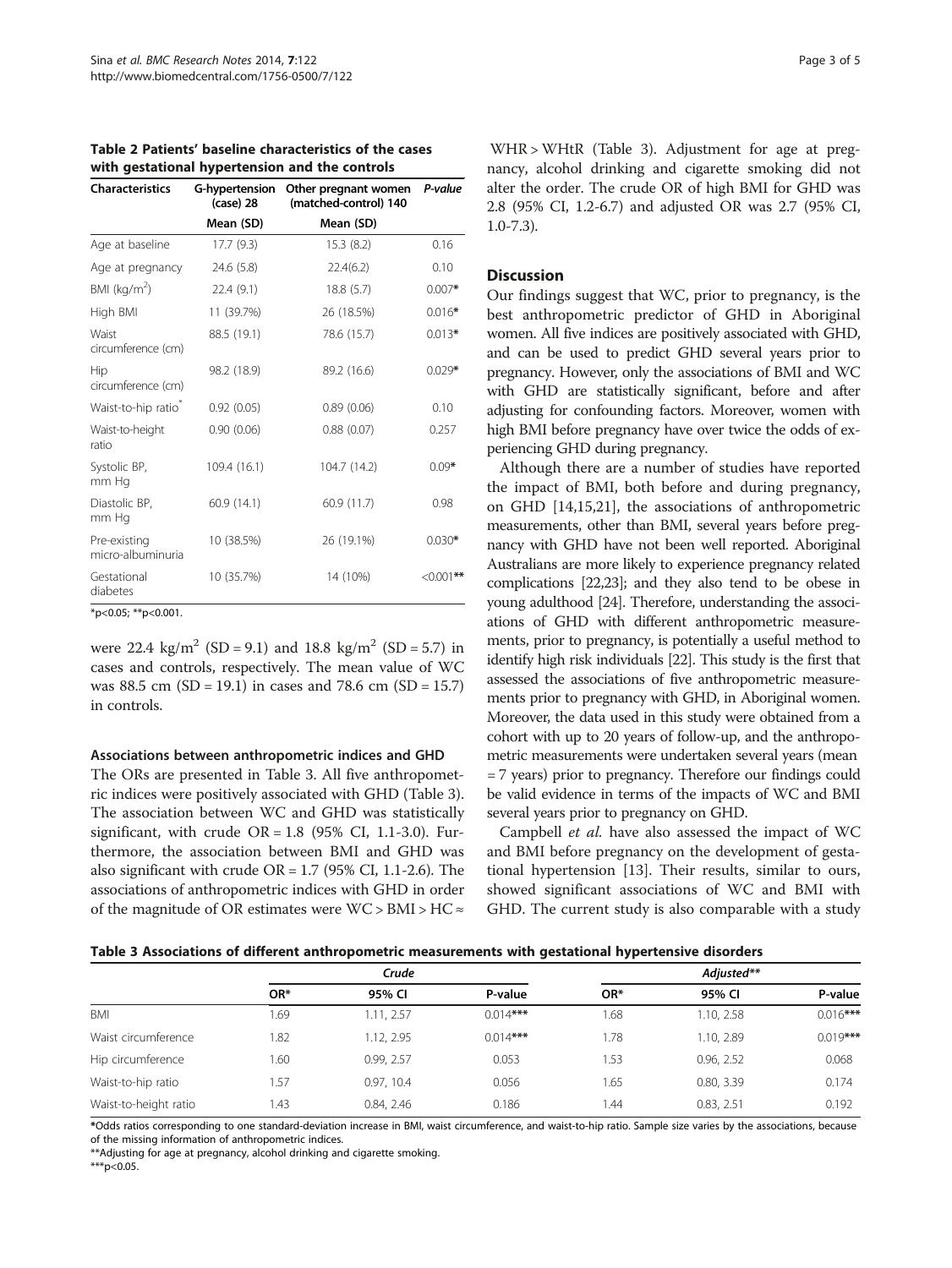<span id="page-3-0"></span>undertaken by Lake et al. In their study, the impact of BMI before pregnancy on development of GHD was determined among women who became pregnant by the age of 33 [\[25\]](#page-4-0). In that study, BMI measurements were carried out twice, at seven and 23 years of age. Their results showed a positive association between obesity at the age of seven and GHD. Lake *et al*. also reported a positive association between obesity at the age of 23, among women who experienced pregnancy by the age of 33, and GHD, independent of their BMI at the age of seven [[25](#page-4-0)].

Ijuin et al. have investigated the association between upper/lower-half-body ratio (body-fat amount ratio) and pre-eclampsia. Their findings could be comparable with ours in regard to association between WHR and GHD. According to their study, upper/lower-half-body ratio is associated with pre-eclampsia [[26](#page-4-0)]. Both studies showed a positive association and a very large unadjusted point estimate. However, our findings did not show a significant association between WHR and GHD after adjusting for confounding factors. Furthermore, their results showed a weak association between BMI and pre-eclampsia, whereas a number of studies including ours showed a strong association even after adjusting for other risk factors.

In this study all participants were from a relatively homogenous Aboriginal community, which simplified the comparison between cases and controls, although there are no standardised BMI or WC cut-off points for this population.

One of the limitations of this study was its small sample size. In addition, because the number of missing data for some of the measurements (e.g. WHR, WHtR) was higher than the number of missing BMI data, the related assessments had a smaller sample-size than the original study groups, which reduced the related statistical power. In addition, because women with GHD in this study were identified through hospital records, minor GHD cases might had not been hospitalised, and misclassified as controls, which could have diluted the true associations between the anthropometric indices and GHD. There is also a possibility of human error in performing the anthropometric measurements. Since this study was conducted in one remote community, the generalisability of our findings to other Aboriginal communities remains to be verified.

# **Conclusions**

There are positive associations between GHD in Australian Aboriginal women and their BMI and WC status several years prior to pregnancy. The findings of this study could have multiple clinical and public health implications. It is useful for clinical practitioners and the general public to understand the long term risk of high BMI and WC on GHD. In order to reduce the risk of GHD developing in Aboriginal women, it is important to prevent high BMI in children and young adults.

#### Competing interests

The authors declare they have no competing interests.

#### Authors' contributions

The contributions of each author in this work are as follows: MS drafted the manuscript and performed data analysis. MS, WH, ZW contributed to study design. WH and ZW obtained the data and provided guidance for data analysis and interpretation. All authors critically reviewed, revised and approved the final draft of the manuscript.

#### Acknowledgements

This study was financially supported by grants from NHMRC: APP1025350, APP1042343 (ZW) and #511081 (WH). We especially thank the Aboriginal people who participated in this study. The baseline data were collected by the renal research team led by WH at the Menzies School of Health Research, Darwin, Australia. Shuqin Li at the Northern Territory Department of Health assisted in the interpretation of hospital data.

#### Received: 14 June 2013 Accepted: 25 February 2014 Published: 5 March 2014

#### References

- 1. Kumanyika S: Obesity in black women. Epidemiol Rev 1987, 9:31-50.
- 2. Cunningham J, Mackerras D: Overweight and obesity, indigenous Australians. ABS cat. In . Canberra: Australian Bureau of Statistics; 1994. ISBN 0642232741.
- 3. Dawson D: Ethnic differences in female overweight: data from the 1985 national health interview survey. Am J Public Health 1985, 1988(78):1326–1330.
- 4. Kondalsamy-Chennakesavan S, Hoy WE, Wang Z, Briganti E, Polkinghorne K, Chadban S, Shaw J, AusDiab Study G: Anthropometric measurements of Australian aboriginal adults living in remote areas: comparison with nationally representative findings. Am J Hum Biol 2008, 20:317–324.
- 5. Lean M, Han T: Waist worries. Am J Clin Nutr 2002, 76:699–700.
- 6. Snijder M, Dekker J, Visser M, Bouter L, Stehouwer C, Kostense P, Yudkin J, Heine R, Nijpels G, Seidell J: Associations of hip and thigh circumferences independent of waist circumference with the incidence of type 2 diabetes: the hoorn study. Am J Clin Nutr 2003, 77:1192-1197
- 7. Wang Z, Hoy W: Waist circumference, body mass index, hip circumference and waist-to-hip ratio as predictors of cardiovascular disease in aboriginal people. Eur J Clin Nutr 2004, 58:888-893.
- 8. Norgan NG: Interpretation of low body mass indices: Australian aborigines. Am J Phys Anthropol 1994, 94:229–237.
- 9. Lykke JA, Langhoff-Roos J, Sibai BM, Funai EF, Triche EW, Paidas MJ: Hypertensive pregnancy disorders and subsequent cardiovascular morbidity and type 2 diabetes mellitus in the mother. Hypertension 2009, 53:944–951.
- 10. Roberts JM, Redman CW: Pre-eclampsia: more than pregnancy induced hypertension. Lancet 1993, 341:1447–1451.
- 11. Chhabra S, Kakani A: Maternal mortality due to eclamptic and non-eclamptic hypertensive disorders: a challenge. J Obstet Gynaecol 2007, 27:25–29.
- 12. Panaretto K, Lee H, Mitchell M, Larkins S, Manessis V, Buettner P, Watson D: Risk factors for preterm, low birth weight and small for gestational age birth in urban aboriginal and torres strait islander women in Townsville. Aust N Z J Public Health 2006, 30:163–170.
- 13. Campbell SK, Lynch J, Esterman A, McDermott R: Pre-pregnancy predictors of hypertension in pregnancy among Aboriginal and Torres Strait Islander women in north Queensland, Australia; a prospective cohort study. BMC Public Health 2013, 13:138-138
- 14. Callaway LK, Prins JB, Chang AM, McIntyre HD: The prevalence and impact of overweight and obesity in an Australian obstetric population. Med J Aust 2006, 184:56–59.
- 15. Dodd JM, Grivell RM, Nguyen A-M, Chan A, Robinson JS: Maternal and perinatal health outcomes by body mass index category. Aust  $NZJ$ Obstet Gynaecol 2011, 51:136–140.
- 16. Cole T, Bellizzi M, Flegal K, Dietz W: Establishing a standard definition for child overweight and obesity worldwide: international survey. Br Med J 2000, 320:1240–1243.
- 17. Sayers S, Boyle J: Indigenous perinatal and neonatal outcomes: a time for preventive strategiesjpc. J Paediatr Child Health 2010, 46:475–479.
- 18. Hoy W, McDonald SP: Albuminuria: marker or target in indigenous populations. Kidney Int Suppl 2004, 66:S25–S31.